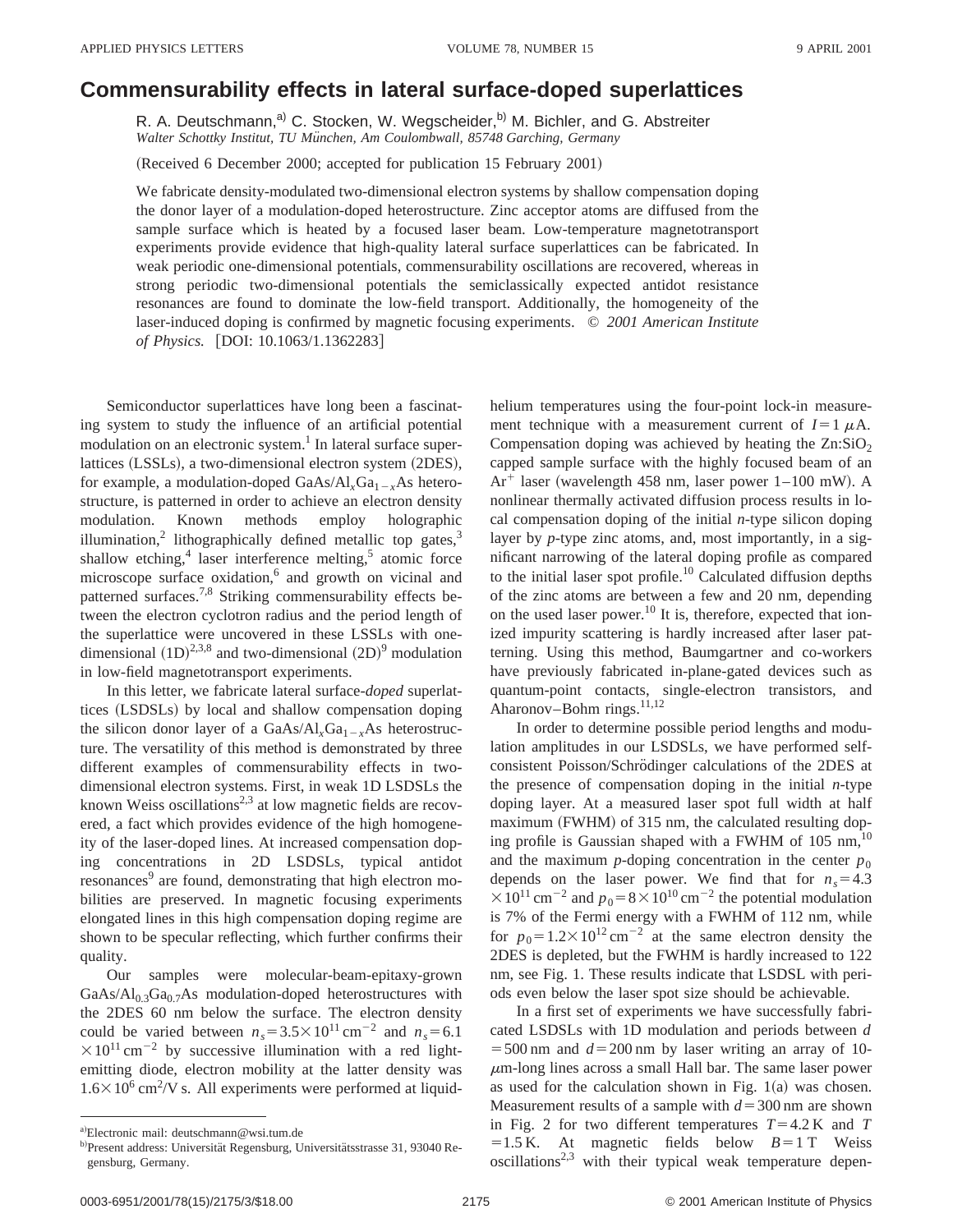

FIG. 1. Top: scaled laser-beam profile (dashed) and doping concentration (solid); middle: calculated electron concentration gray scale encoded (black:  $3.57 \times 10^{17}$  cm<sup>-3</sup>, white:  $0 \times 10^{17}$  cm<sup>-3</sup>); bottom: integrated 2D charge density  $n_s$  (circles) and Gaussian fit (solid line). (a) Small laser power,  $p_0 = 8$  $\times 10^{10}$  cm<sup>-2</sup>; (b) large laser power,  $p_0 = 1.2 \times 10^{12}$  cm<sup>-2</sup>. Depending on the laser power, small and large potential modulations can be fabricated, while the width of the electron depletion zone remains almost constant, and much below the laser spot size.

dence are clearly resolved as 1/*B* periodic oscillations in the longitudinal magnetoresistance. They are explained in a semiclassical picture as a resonance in the  $E \times B$  drift of the cyclotron orbit center, $^{13}$  or quantum mechanically by an oscillating bandwidth of the modulation-broadened Landau levels.<sup>2,3</sup> Given the period and electron density, which we determine from the high-field Shubnikov–de Haas oscillations, the expected positions  $B^{(i)}$  of the resistance minima *i*  $=1,2,...,$ 

$$
B^{(i)} = \frac{2\hbar\sqrt{2\,\pi n_s}}{ed(i-1/4)},
$$

marked by arrows in Fig. 2, coincide well with the experimental data. Potential modulation amplitudes evaluated both using the semiclassical model<sup>13</sup> and the magnetic breakdown picture<sup>14</sup> mutually agree well with a magnitude of 7% of the Fermi energy.

In a second set of experiments two-dimensional LSDSLs were fabricated by laser writing a  $10 \mu m \times 10 \mu m$  square array of dots in a small Hall bar at a laser power corresponding to Fig.  $1(b)$ . Clear resistance maxima are found at magnetic-



FIG. 3. Commensurability oscillations in the rectangular 2D LSDSL at *ns*  $=3.9\times10^{11}$  cm<sup>-2</sup>. Resistance resonances originate from electron localization around one and four antidots, as indicated by the arrows and shown schematically in the inset. Features marked by  $\alpha$  and  $\beta$  cannot easily be explained by semiclassical orbits.

field strengths corresponding to electron cyclotron orbits around one and four antidots with  $d = 500$  nm, as indicated by arrows in Fig. 3, in agreement with a simple electron pinball model.<sup>9</sup> The small dips  $\alpha$  and  $\beta$  in the Shubnikov–de Haas maxima at smaller filling factors were reproducible in different cooldowns and different samples. Their position forbids the trivial explanation by spin splitting, for example, the dip denoted by  $\beta$  lies between filling factors 3 and 4. They may be signatures of the band structure induced by the lateral antidot lattice.

In addition to the first set of experiments, where the presence of Weiss oscillations indicated highly homogenous laser written lines in the weak potential modulation regime, a third set of experiments was set up to determine the quality of laser-written lines in the strong potential modulation regime. For that reason, we have performed magnetic focusing experiments in a  $10 \mu m \times 10 \mu m$  square of electrically isolating laser-written lines with small openings at the corners, as shown in Fig. 4. Clear magnetoresistance oscillations periodic in *B* are caused by electrons that are specularly reflected at the boundary up to five times.<sup>15</sup> We have experimentally confirmend the expected length dependence of the resonances in a structure with a sidewall



FIG. 2. Commensurability oscillations in the 1D LSDSL with period *d* =300 nm at  $n_s$ =3.1×10<sup>11</sup> cm<sup>-2</sup> for two different temperatures. The inset schematically shows the measurement scheme for the longitudinal magnetoresistance. Arrows indicate the theoretically expected location of resistance minima. Shubnikov–de Haas oscillations appear as 1/*B* periodic features above  $B=0.6$  T.



FIG. 4. Commensurability oscillations in the laser-doped magnetic focusing structure. Observed resistance oscillations demonstrate the commensurability between the electron cyclotron radius and the  $10 \mu m$  sidewall where the electron bounces an integer number of times *a*, as schematically shown in the inset for  $a=0$  and  $a=1$ . The periodicity in magnetic field of the resonances is well confirmed by a linear fit through the position of the resistance minima (dashed line).